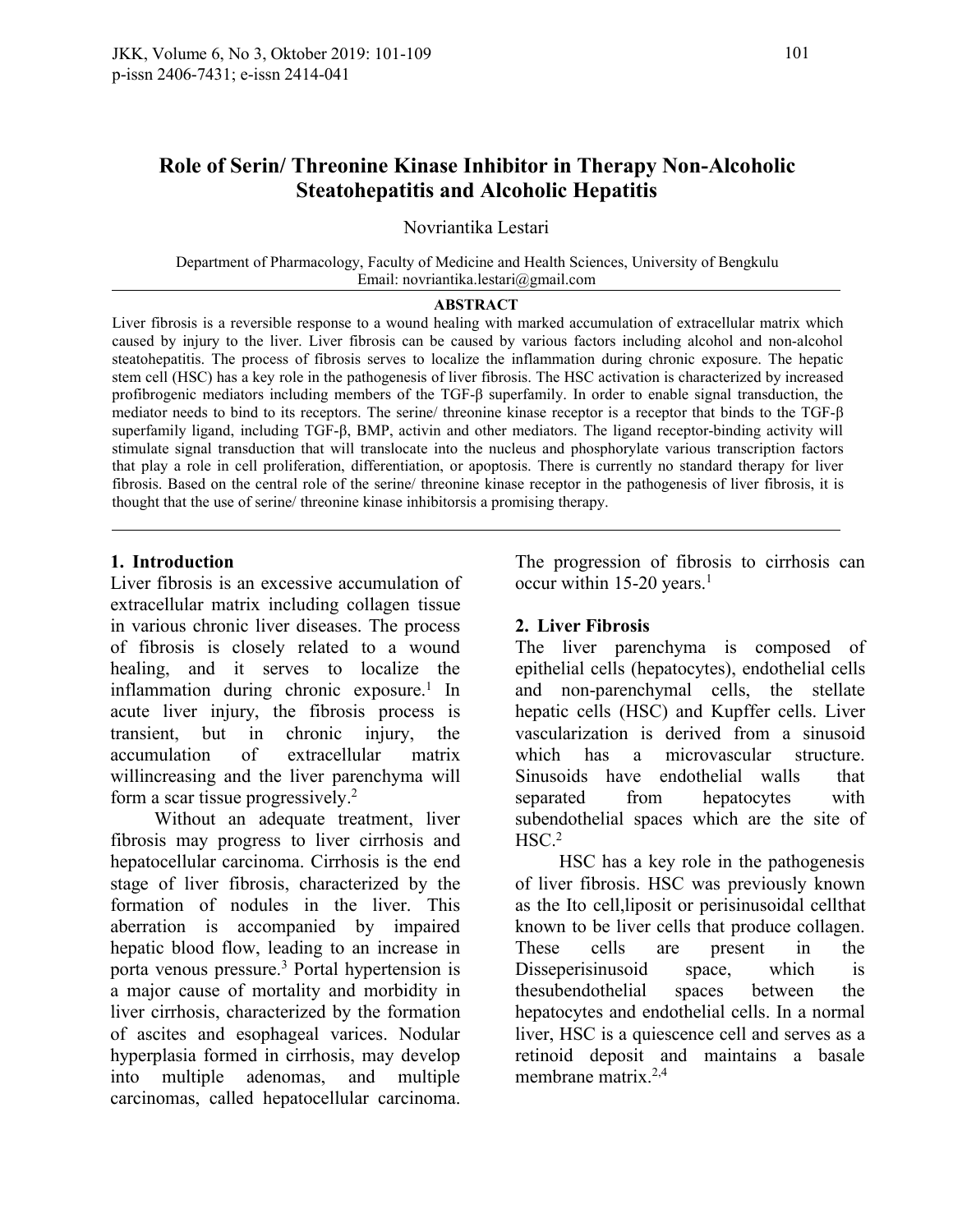HSC activation shows the conversion of a retinoid-rich cell that is resting into a proliferating, fibrogenic and contractile cell. Although the other cell populations may contribute to the accumulation of extracellular matrix, HSC activation is the most dominant mechanism in the liver fibrosis.<sup>5</sup> HSC activation involves two main processes that are initiation and perpetuation. If the injury subsides, there will be a resolution process.<sup>6</sup>

The initiation process is an early stage of hepatic injury, that characterized by an inflammatory response and oxidative stress, (NASH), leading to changes in gene expression and phenotype. The perpetuation process is the stage to maintain an active phenotype. The activated hepatic stellate cells form the miofibroblasts, characterized by loss of retinoid retention, increased secretion of fibrogenesis mediators, increased α-smooth muscle actin (α-SMA) expression, and increased proliferation and contractility. Miofibroblasts willdo theproliferation in response to various cytokines and growth factors. Proliferation of miofibroblastswill be followed by an accumulation of extracellular matrix. Miofibroblasts may be inactivated or being apoptosis progressively if etiology is eliminated.6,7,8

The stimulation of HSC activation comes from paracrine stimulation by injured hepatocyte cells, kupffer cell, endothelial cells and platelets. The stimulus includes various mediators, including TGF-β, BMP, PDGF, VEGF, MMP and TIMP. The stimulus causes a quiescence HSC to become active.<sup>9,10</sup>

In active HSC, the synthesis of significantly. TGF- $\beta$  is the main mediator that stimulates the quiet HSC to be active. HSC activation is the most dominant route in the course of liver fibrosis. The TGF-β mechanism will promoting the liver fibrosis by inhibiting the degradation of extracellular matrix by suppressing the Metalloprotein Matrix (MMP) and promoting its natural inhibitor Tissue Inhibitor of Metalloproteinase (TIMP). Furthermore, TGF-β will inducing the formation of miofibroblasts by the mechanism of Epithelial Mesenchymal Transformation (EMT) in epithelial cells. The third mechanism is to induce matrix production through Smad andnon-Smad pathways.<sup>11</sup>

The main causes of hepatic fibrosis include hepatitis B virus infection, hepatitis C, Alcoholic Steatohepatitis haematocromatosis, Wilson's antitrypsin  $\alpha$ -1 deficiency, autoimmune (primary biliary cirrhosis), and liver intoxication (drugs or nutrients ). The course of liver fibrosis disease is often asymptomatic, the morbidity and mortality will be occur after the stage of cirrhosis of the liver is reached. And, until now there is no standard treatment for liver fibrosis.

## **3. NASH (Non-Alcoholic Steato Hepatitis)**

Non-alcoholic fatty liver disease (NAFLD) refers to the spectrum of diseases, that ranging from fatty liver to liver inflammation and fibrosis, called non-alcoholic steatohepatitis (NASH). Obesity and type II diabetes are strongly associated with the development of NAFLD. 10-15% of steatosis patients will develop into NASH, and 20-25% of NASH patients eventually develop into liver cirrhosis that significantly increases the risk for hepatocellular carcinoma.<sup>12</sup>

endogenous TGF-β also increased resistance in the periphery, that causing The pathogenesis of NASH consists of two stages: the occurrence of normal liver steatosis, especially as a result of insulin adipose cells and muscle cells oxidize lipids, leading to the release of free fatty acids. Fatty acids are then absorbed by the liver. Then, thefat accumulation will be form as a triglycerides in the liver. The second process is steatohepatitis, in which the accumulation of fat causes inflammation that mediated by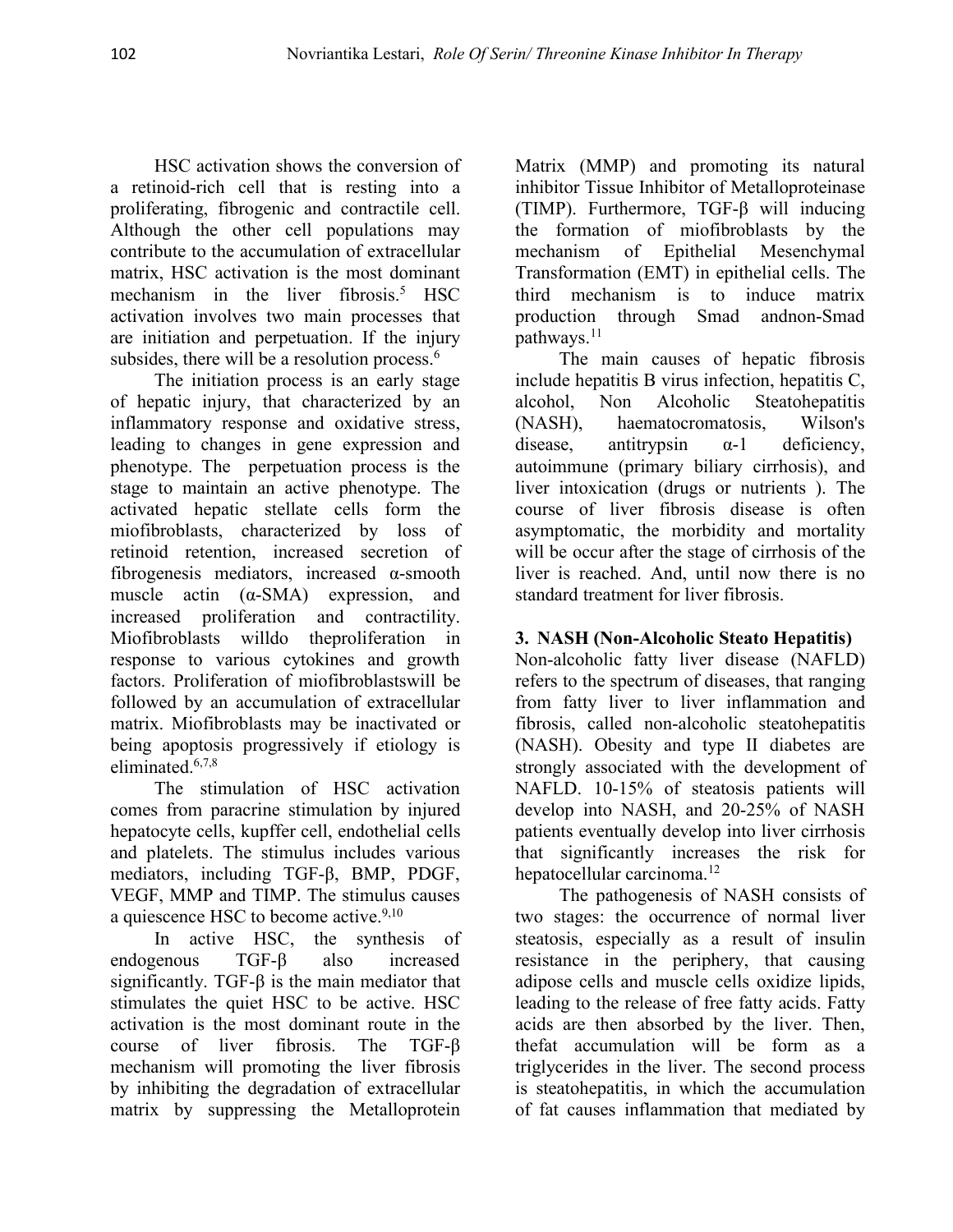oxidative stress and fibrosis process, mediated bythe secretion of various cytokines.<sup>12,13</sup>

# **4. Alcoholic Hepatitis**

Accumulation of ethanol in the liver can cause three different pathological pathologies, namely fatty liver (alcoholic steatosis), alcoholic hepatitis and cirrhosis. Alcoholic steatosis is the most common form of liver injury and reversible when alcohol consumption is stopped. More serious alcoholic liver disease includes alcoholic hepatitis characterized by persistent liver inflammation, and cirrhosis characterized by progressive liver fibrosis.<sup>14,15</sup>

The process of liver fibrosis begins in the perivenular region and is affected by the amount of alcohol consumed. Perivenular fibrosis and fibronectin deposition occur in 40% -60% of patients who consume alcohol more than 40-80 g  $/$  day for approximately 25 years. Perivenular sclerosis is considered a risk factor for the development of liver injury from alcohol to fibrosis or cirrhosis. Alcoholinduced liver cirrhosis is a micronodular, proliferation, differentiation, and apoptosis. butoccasionally it can be mixed both amicronodular and macronodularry.<sup>14</sup>

Alcohol-induced liver damage leads to the production of cytokines that mediate proinflammatory and profibrogenic responses, including TGF-β, TNF-alpha, and PDGF. TGF-β plays an important role in underlying alcohol-induced fibrosis because ethanol metabolism will increase TGF-β production, while hepatocyte cell, Kupffer cell and HSC apoptosis also produce TGF-β, active TGF-β has been proven to induce fibrosis in transgenic mouse models , and TGF-beta will synergizes with alcohol in inducing oxidative stress thus increasing alcohol-induced liver damage.<sup>16,17</sup>

The various mediators and signal transduction pathways involved in liver fibrosis have been described.In order to enable signal transduction, the mediator needs

to bind to their receptors. Among these receptors, an enzyme family called serine/ threonine kinase has been known to be involved in the activation and proliferation of hepatic stellate cells. The serine/ threonine kinase receptor is a receptor that binds to the TGF-β superfamily ligand, including TGF-β, BMP, and other mediators. Ligand-receptor binding activity has a wide function in various physiology processes including proliferation, differentiation and apoptosis. Abnormal activity will disrupt cellular homeostasis and cause fibrosis malignancy. Returning the ligand-receptor binding activity as in normal circumstances can be a potential therapeutic target.

# **5. Serine/ Threonine Kinase Receptor**

Human as multi-cellular organisms lives in complex environments with multiple signal transduction pathways that contribute to their life survival. Serine/ threonine kinase is one of the important enzymes in the signal transduction process that play a role in cell Serine/ threonine is an enzyme that catalyzes the phosphorylation of serine and threonine residues from target proteins using ATP.<sup>18</sup>

The serine/ threonine kinase receptor is a single transmembrane proteinthat consisting of extracellular domains for binding to ligands and intracellular catalytic domains facing cytosol. The activation process of serine/ threonine kinase receptor is triggered by dimerization of two monomers of serine/ threonine kinase receptors in line with autophosphorylated in intracellular domains so that catalytic activity increases. As a consequence, it will be produce biochemical signals and activate intracellular signal transduction.19,20

There are two classes of serine/ kinase receptors which are structurally similar homodimers. The thype II receptors act as a primary receptor that bind to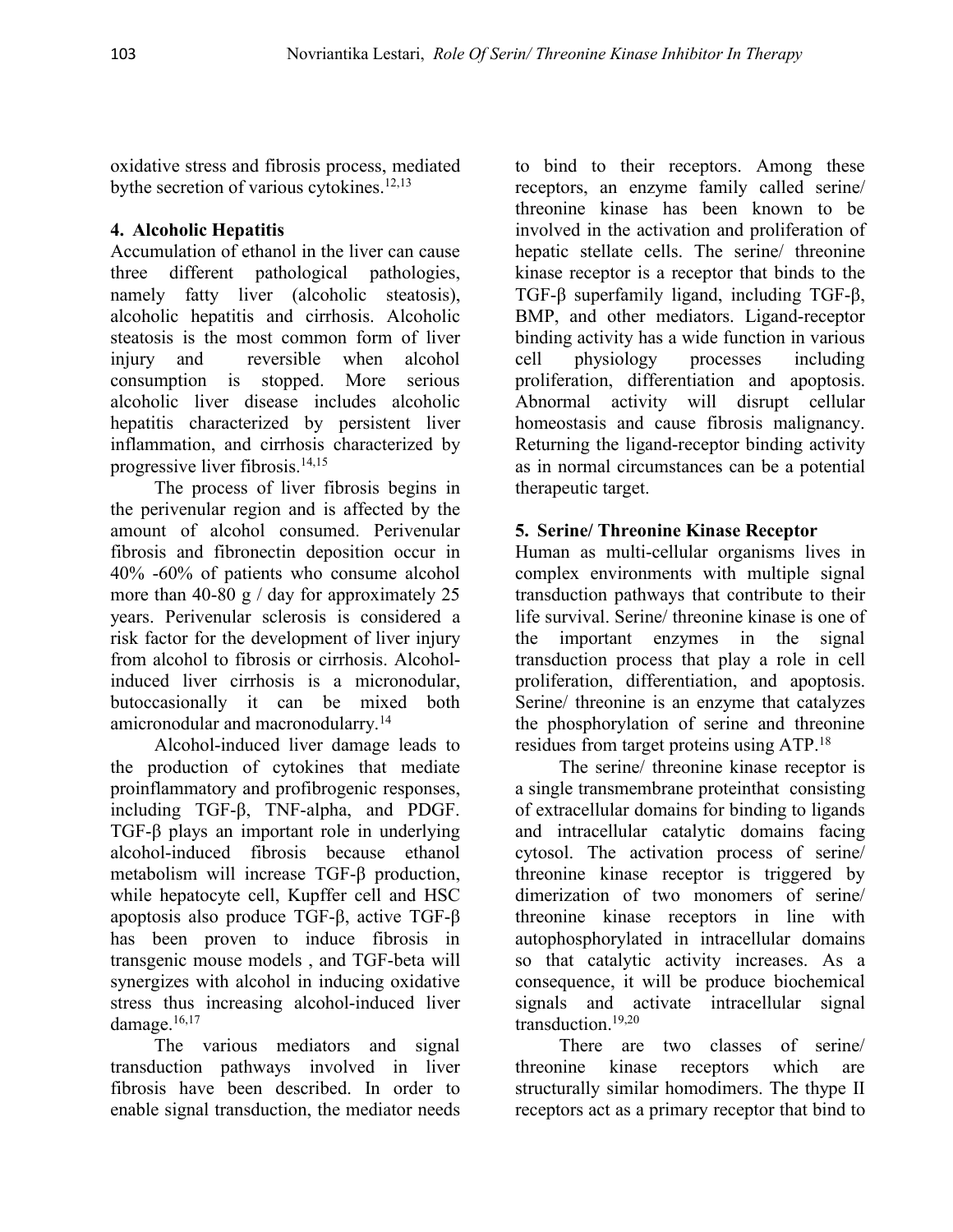ligand, whereas the type I receptors act as transducers that will activate signals on the downstream. The type I will be activated after the ligand binds to type II and phosphorylates serine and threonine.<sup>20</sup>

receptortransduces signals from TGF-β superfamily. TGF-β superfamily includes a large number of structural and functional proteins such as Transforming Growth Factor-β (TGF-β), Bone morphogenetic protein Differentiation Factors (GDF), and Anti Muellerian Hormone (AMH). The serine/ threonine kinase receptorthat has been known to play a role in liver fibrosis include TGF-β Receptor (TβR), BMP Receptor (BMPR), Activin Receptor (ActR). $11,19$ 

The association between the serine/ threonine kinase receptor and its ligand in the form of TGF-β superfamily will primarily phosphorylate the Smad protein to mediate signal transduction to intracelluler. The members of the Smad protein family can be classified into 3 groups based on their function. The first group consists of Smad1, Smad2, Smad3, Smad5, and Smad8 which are receptor-regulated Smad (R-Smad). The second group is Smad4 which is a common Smad (Co-Smad). The third group is Smad6 and Smad 7 which is the inhibitory of Smad (I-Smad). R-Smad will bind to the serine/ threonine kinase receptor which is attached to the membrane and activated through its kinase activity. Co-Smad will bind to the activated R-Smad to form a complex that translocates to the nucleus. I-Smad works in opposition to R- Smad as a signal transduction inhibitor of TGF- $\beta$  superfamily.<sup>21</sup>In addition to activateSmad, the bond between the serine/ threonine kinase receptor with the TGF-β superfamily ligand also activates the non- Smad pathway.

HSC activation is an important marker in the pathogenesis of liver fibrosis. The

The serine/ threonine kinase mitogenic potential that plays a role in its process of transdifferentation of inactive miofibroblasts that trigger extracellular matrix accumulation and scar formation is a main process in the course of the disease. Serine/ threonine kinase has a activation and proliferation.

1. TGF-β Receptors (TβR)

(BMP), activinsinhibin, Growth of more than 35 structurally related proteins. TGF- $\beta$  Receptor is a serine/threonine kinase receptor that binds to a TGF-β ligand, a cytokine of TGF-β superfamily that consists The protein bonds form a homodimers and after its activation, it will regulates many cellular responses such as proliferation and apoptosis, differentiation and migration. TGF β The receptor consists of TGF-β type 1 receptor (Activin receptor-like kinase 5- ALK5) and type  $II.<sup>11</sup>$ 

The TGF-β signal starts from the binding of TGF-beta to its serine/ threonine kinase receptor ie TGF-β type I and type II receptors. TGF-β bound to TGF-β type II receptors will cause type II receptors phosphorylating serine residues and threonine to activate type I TGF-β receptor. Type I TGF-β receptor will then activate the Smad and non Smad pathways.<sup>11,22</sup>

TGF-β consists of TGF-β1, TGF-β2, and TGF-β3 which will be observed in various fibrosis diseases. The release of TGF β by hepatocytes undergoing necrosis due to liver injury is one of the earliest signals in that results in HSC transdifferentiation being miofibroblasts. Signal transduction TGF-βwill inhibits HSC apoptosis and induces HSC to synthesize extracellular matrix such as collagen and fibronectin massively. TGF-β will suppress the production of matrix degrading proteases (MMP) and increase the protease inhibitors such as Tissue Inhibitor of Metalloproteinase  $(TMP).$ <sup>8</sup>

TGF-β will be activating the TGF-β type 1 receptor and cause a phosphorylation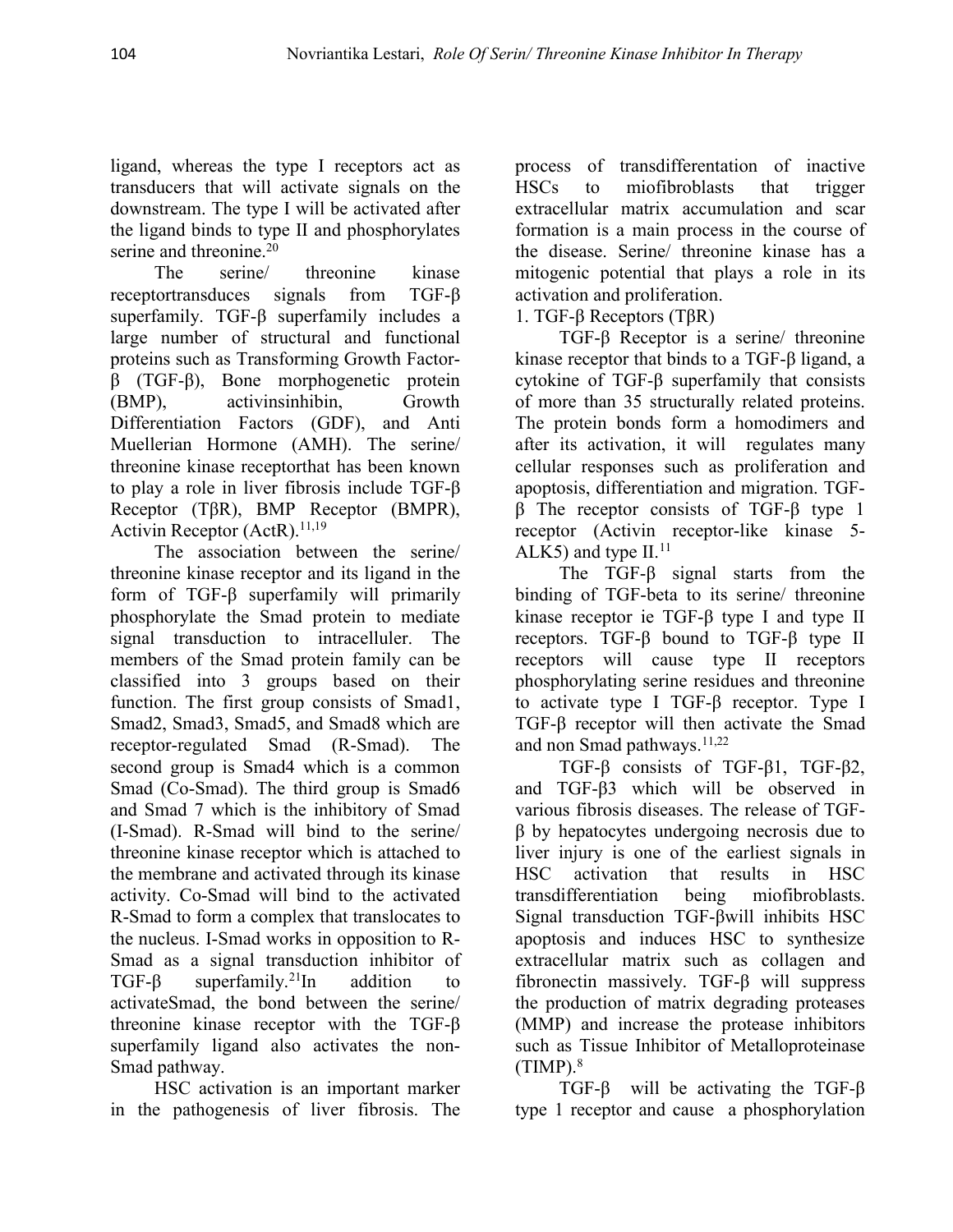of Smad2 and Smad3. pSmad2 and pSmad3 will bind to Smad4 to translocate to the matrix, inducing nucleus and control the transcription of gene expression. At liver, TGF-β signals will participate in the fibrogenic response through hepatic stellate cell activation so that the TGF-β signaling in HSC plays a role in fibrosis progression. In addition to activating Smad2 / 3, the TGF- $\beta$  bond on the receptor also stimulates the non-Smad pathway, which activates mitogen-activating protein kinases (ERK, p38 and JNK), phosphatidylinositol 3 kinase (PI3K) / Akt and small GTPase.<sup>11</sup>Transduction signals via the TGF- $\beta$ pathway are the main mechanisms underlying liver fibrosis.

# 2. BMP Receptors

Morphogenetic Protein (BMP) is as complex natural as TGF-β. BMP Receptors consist of type I and II receptors. BMP receptor type I consists of BMPRIA (ALK3) to bind BMP and BMPRIB ligands (ALK6) to bind BMP and Growth Differentiation Factors (GDF) ligands. BMP was first identified as a protein that induces endochondral bone formation and cartilage. There are 15 BMPs as members of the BMPs subfamily. BMP2, BMP4, BMP 7, and BMP 9 are known to be involved in fibrosis of the liver.<sup>23,24,25</sup>

BMP signal starts from BMP binding with its serine/ threonine kinase receptor ie BMP type I and type II receptor. BMPs that bind to BMPR II will cause type II receptors to phosphorylate serine and threonine residues at BMP type I receptor. The type I BMP receptor then becomes active and increases the proliferation of miofibroblasts.<sup>28</sup> subsequently phosphorylates Smad 1, Smad 5, and smad 8. The activated Smad complex will translocate into nucleus and bind to the Smadresponsive element to begin the transcription process.<sup>23</sup>

BMP will promotes liver fibrosis through the same mechanism as TGF-β by inhibiting the degradation of extracellular the formation of miofibroblasts, and inducing matrix production via Smad and non-Smad pathways. However, there are differences in their effect on HSC proliferation activity. BMP does not affect the proliferation of HSC, in contrast to TGF-β which affects HSC proliferation. It can be concluded that BMP signals work in activated HSCs in the transdifferentiation process and retain the form of miofibroblasts.23,26

The signal transduction of Bone Metalloprotein (MMP) and promoting its transduction from Growth Differentiation Factors (GDF) also uses BMP receptors. There is an overexpression of GDF 15 in cases of chronic liver injury. This is because GDF 15 also induces the formation of an extracellular matrix by suppressing Matrix inhibitor Tissue Inhibitor of Metalloproteinase (TIMP).<sup>27</sup>

# 3. Activin Receptor (ActR)

Activin is a member of the TGF-β superfamily known to have activity to production of Follicle Stimulating Hormone (FSH) in the pituitary gland. Activin is further known to have activity against proliferation and other cell differentiation. The activin receptor resembles a TGF-β receptor that after active phosphorylation of Smad2 and Smad3.<sup>28</sup>

In chronic liver injury, activin binding of the receptor plays a role in inhibiting the proliferation of hepatocytes and causing apoptosis. Activin also plays a role in the formation of extracellular matrix and

Given the central role of binding of the serine/ threonine kinase receptorwith its ligand in intracellular signal transduction, deregulation of serine/ threonine kinase activity may promote fibrosis, apoptosis, and malignancy. It also suggests that the return of serine/ threonine kinase activity as in normal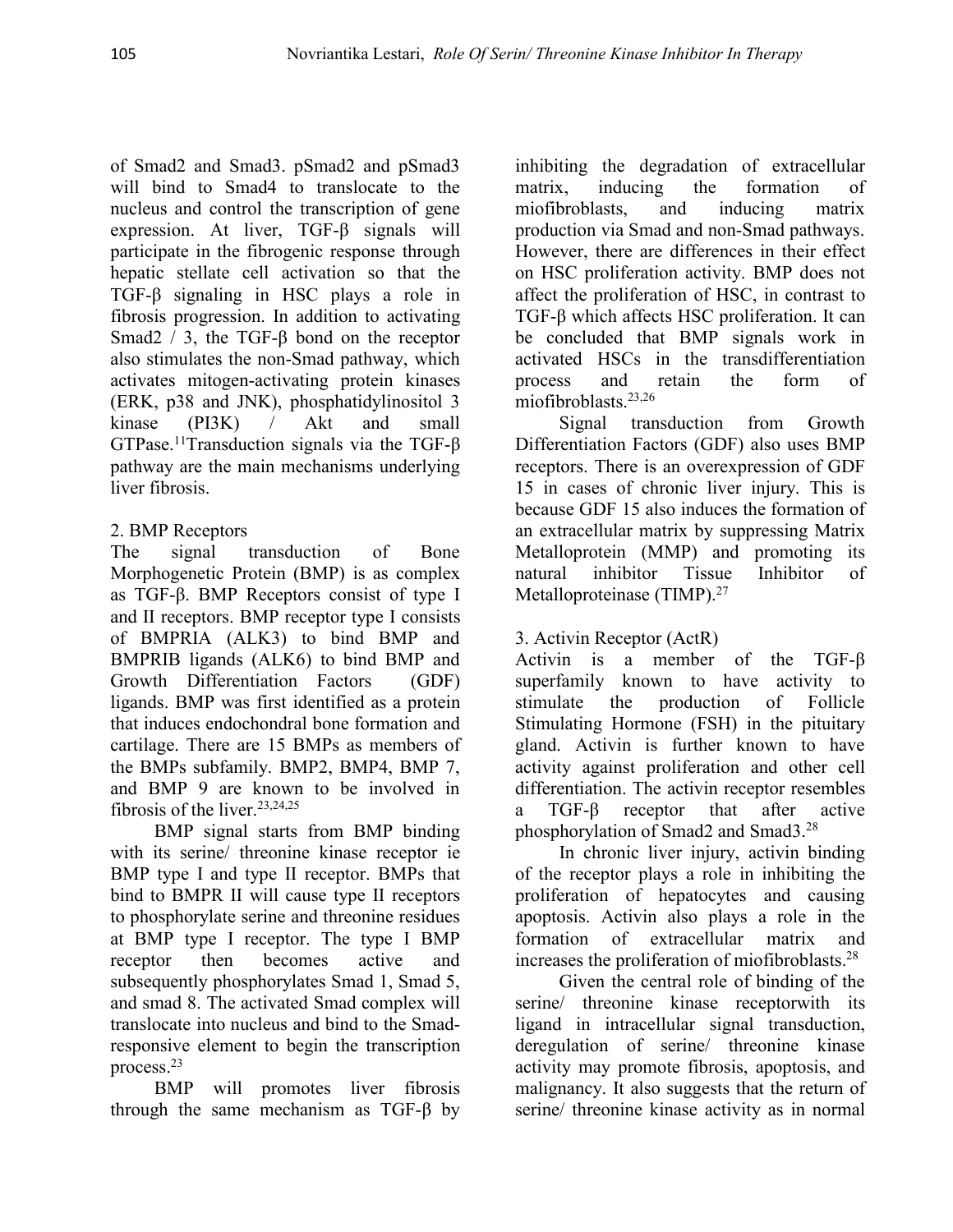tissue is a treatment approach that can be developed.

## **6. Serine/ Threonine Kinase Inhibitor**

In a liver fibrosis, there is an increased expression of serine/ threonine kinase receptorin activated HSC as a result of stimulus from TGF  $\beta$  superfamily. In the last of few decades, the development of inhibitor serine/ threonine kinase receptors has been widely practiced. Initially the development of this drug is intended as an anti-tumor, but the use of such inhibitors for the treatment of non malignant diseases, especially fibrosis showed satisfactory results. Based on the central role of TGF-β superfamily in pathogenesis of liver fibrosis, it is thought that the use of serine/ threonine kinase inhibitorsis a promising therapy.

Serine/ threonine kinase inhibitors prevent and block vital pathways with targeted signal molecules that play an important role in the survival of a cell. The translocate through the plasma membrane and interact with the cytosolic domain of the serine / threonine kinase receptor. The serine / threonine kinase inhibitorwill inhibits the catalytic activity of the kinase domain by disrupting the binding of ATP or substrate binding.

# 1. TGF-β Receptor Inhibitor

The signal transduction pathway TGF-β1 / Smad is the main mechanism underlying liver fibrosis disease, therefore it can be a clear therapeutic target to prevent or treat liver fibrosis. Several experimental studies have identified a number of alternative approaches to block the action of TGF- $\beta$ , including the use of dissolved TGFR2 (sTβRII.Fc), anti sense TGF-β1 oligonucleotides, and TGFR1 kinase activity inhibitors. Of these alternatives, clinical studies have begun with the use of

TGFR1 kinase inhibitors in patients with fibrosis.<sup>29</sup>

Galunisertib(LY2157299 monohydrate) is a small molecule that inhibits TGF-β receptor I receptors that specifically decrease levels of phosphorylation of SMAD2, thus inhibiting the Smad pathway. This inhibitory effect was performed on research using mouse and human animals, so it used to be teraupetiktarger in fibrosis and cancer cells. Currently,Galunisertib isintensively studied as an antifibrotic and has completed phase II clinical trials. In clinical trials, the use of galunisertib can be used as a drug in hepatocellular carcinoma that does not respond to sorafenib.30,31

serine/ threonine kinase inhibitor can liver fibrosis. Galunisertib also proven to The mechanism of action of galunisertib that inhibits the receptor TGF-β receptor I is by inhibiting the phosphorylation of SMAD2. In an ex vivo study of TGF-β-induced liver slice preparations, galunisertib was shown to decrease the expression of TGF-β and α-SMA mRNAs. α-SMA is known to be a marker of decrease the formation of extracellular matrix and collagen type I.

The antifibrotic effects of galunisertib have been shown by many experiments. In all animal models attempted for liver fibrosis, the use of galunisertib showed antifibrotic effects, among other models of experimental animals with CCl4 induction, coledocus duct ligation (BDL), dimethylnitrosamine(DMN), diethylnitrosamine (DEN), and thioacetamide  $(TAA).$ <sup>32</sup>

Other drugs are EW-7197 which provides anti-fibrotic effects with inhibition of the TGF-β Smad pathway and ROS signal transduction. EW-7197 also inhibits HSC activation and expression of α-SMA and collagen type I. These effects have been demonstrated both in vitro and in vivo including in animal models with CCl4 induction, choledocus duct ligation (BDL), and bleomycin induction. These data support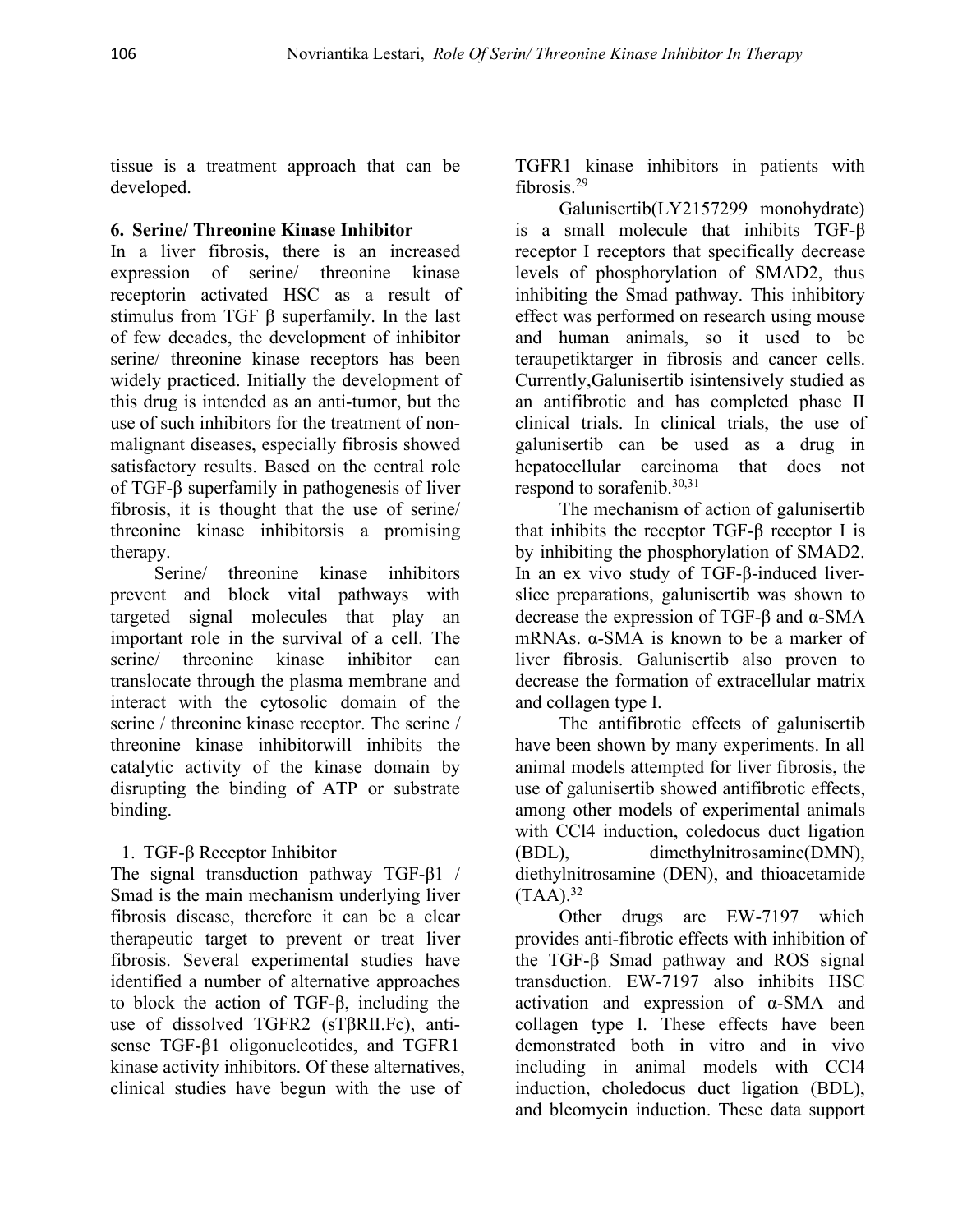that EW-7197 efficiently reduces in vivo and in vitro fibrosis and may be a therapeutic option for the treatment of liver fibrosis. Currently EW-7197 is in phase II clinical trials.<sup>33</sup>

## 2. BMP Receptor Inhibitor

The development of TGF-β inhibitors has been done for a long time and some drugs have entered the clinical trial stage. However, the development of molecules that inhibit BMP activity has only been done in recent years. Dorsomorphin is known to inhibit binding activity to BMP receptor type I as well as blocking BMP activity in PatholMech Dis. 2011 Feb 28;6(1):425– phosphorylation of  $1/5/8$  Smad.<br>Dorsomorphin is also known to inhibit activin activity and affect the signal TGF- $β$ . Currently Dorsomorphin is in phase I clinical trials for the treatment of solid tumors.<sup>24</sup>

Development of BMP receptor inhibitors is currently performed on 2 aminopyridine (K02288). K02288 is known to have more specific activity inhibiting BMP binding with its receptor so the receptorcan not phosphorylate Smad 1, Smad 5, or Smad 8 proteins that play a role in inducing matrix in fibrosis process. This inhibitory activity does not affect signal transduction from other TGF β superfamily.<sup>24</sup>

## 3. Activin Receptor Inhibitor

Inhibitory activity against receptor activin is still continuing. Selective inhibition has been obtained from Folastatin potential therapeutic approaches. Saudi J administration, gene therapy isolated from ovarian follicles. For the development of new drug use there is a non-selective effect, wherein Dorsomorphin which has inhibitory activity against activin receptors also inhibits BMP receptor. SB-43 in addition to inhibiting receptors activin also inhibits signal TGF-β.<sup>34</sup>

Liver fibrosis has a complex mechanism. The involvement of serine/ threonine kinase has been known to its mechanism and its

binding with the ligand mediates signal transduction that plays an important role in fibrosis to malignancy. The use of serine / threonine kinase inhibitorsis a potential therapy considering there is no standard therapy for liver fibrosis. These inhibitors still require further study so that humans can using it as liver fibrosis therapy.

## REFERENCES

- 1. Bataller R, Brenner DA. Liver fibrosis. J Clin Invest. 2005 Feb 1;115(2):209–18.
- 2. Hernandez-Gea V, Friedman SL. Pathogenesis of Liver Fibrosis. Annu Rev 56.
- 3. Moreira RK. Hepatic stellate cells and liver fibrosis. Arch Pathol Lab Med. 2007;131(11):1728–1734.
- 4. Koyama Y, Brenner DA. New therapies hepatic fibrosis. Clin Res HepatolGastroenterol. 2015 Sep;39:S75– 9.
- 5. Friedman SL. Hepatic Stellate Cells: Protean, Multifunctional, and Enigmatic Cells of the Liver. Physiol Rev. 2008 Jan 1;88(1):125–72.
- 6. Li J-T, Liao Z-X, Ping J, Xu D, Wang H. Molecular mechanism of hepatic stellate cell activation and antifibrotic therapeutic strategies. J Gastroenterol. 2008 Jun;43(6):419–28.
- 7. Ahmad R, Ahmad A. Understanding the mechanism of hepatic fibrosis and Gastroenterol. 2012;18(3):155.
- 8. Lee UE, Friedman SL. Mechanisms of hepatic fibrogenesis. Best Pract Res ClinGastroenterol. 2011 Apr;25(2):195– 206.
- 9. Lingwal P, Bhatt GK, Kothiyal P. Hepatic Stellate Cells as a Target for the Treatment of Liver Fibrosis.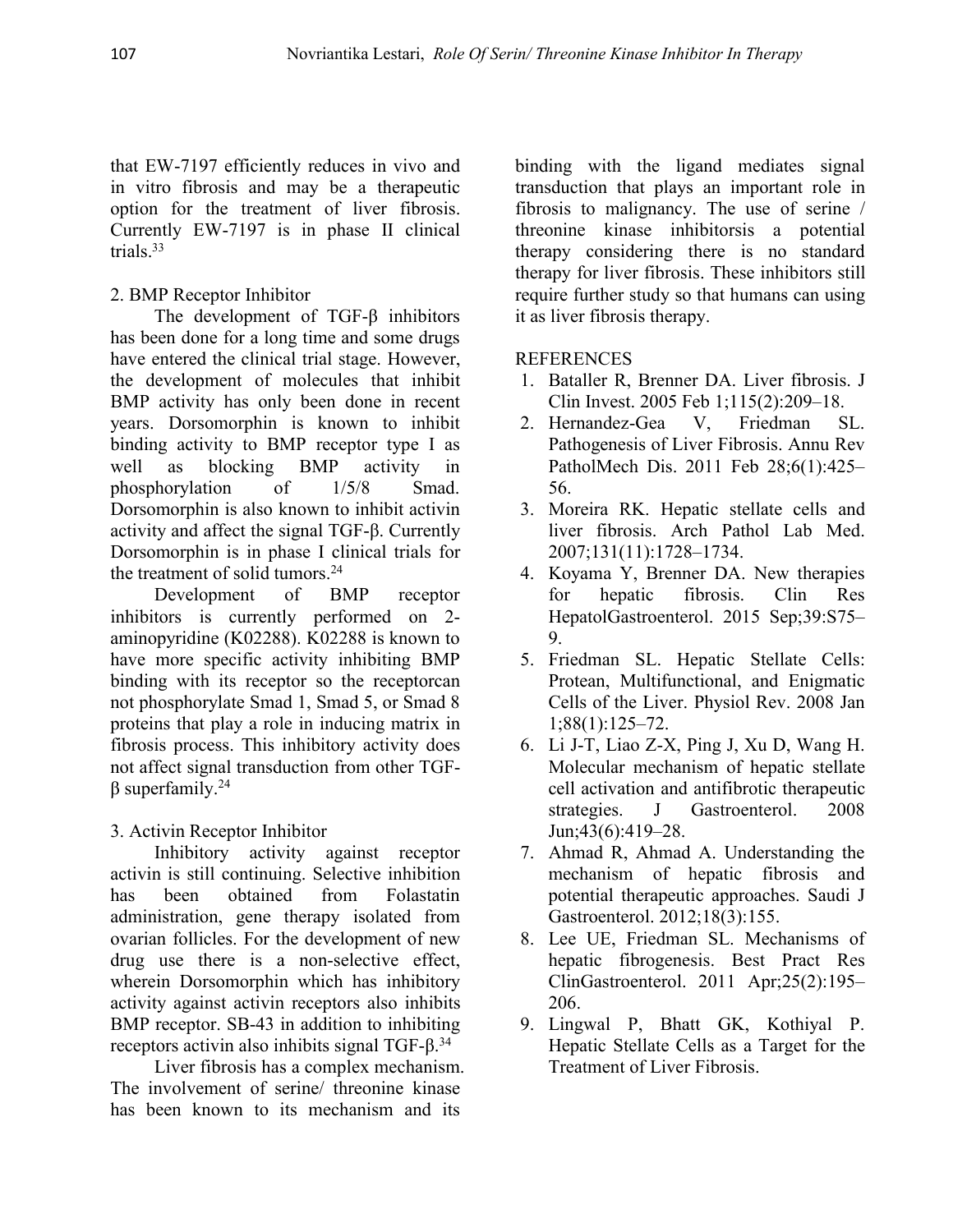- 10. Wu J, Zern MA. Hepatic stellate cells: a target for the treatment of liver fibrosis. J Gastroenterol. 2000;35(9):665–672.
- 11. Xu F, Liu C, Zhou D, Zhang L. TGF β/Smad pathway and its regulation in hepatic fibrosis. J HistochemCytochem. 2016 Mar;64(3):157-67
- 12. Schuppan D, Schattenberg JM. Non alcoholic steatohepatitis: Pathogenesis and novel therapeutic approaches: Pathogenesis and therapy of NASH. J GastroenterolHepatol. 2013 Aug;28:68– 76.
- 13. Machado MV, Diehl AM. Pathogenesis of Nonalcoholic Steatohepatitis. Gastroenterology. 2016 Jun;150(8):1769– 77.
- 14. Chrostek L. Liver fibrosis markers in alcoholic liver disease. World J Gastroenterol. 2014;20(25):8018.
- 15. Wang J-H, Batey RG, George J, others. Role of ethanol in the regulation of hepatic stellate cell function. World J Gastroenterol. 2006;12(43):6926.
- 16. Setshedi M, Wands JR, de la Monte SM. Acetaldehyde adducts in alcoholic liver disease. Oxid Med Cell Longev. 2010;3(3):178–185.
- 17. Mandrekar P, Szabo G. Signalling pathways in alcohol-induced liver inflammation. J Hepatol. 2009 Jun;50(6):1258–66.
- 18. Alberts B, Johnson A, Lewis J, Raff M, Roberts, Walter P. Molecular biology of the cell. 5<sup>th</sup>. Gardland Science. 2008.
- 19. Santibañez JF, Quintanilla M, Bernabeu C. TGF-β/TGF-β receptor system and its role in physiological and pathological 1;121(6):233–51.
- 20. Josso N, Clemente N. Serine/ threonin kinase receptors and ligands. Current Development.1997,7:371-377
- 21. Blank U, Karlsson S. The role of Smad in hematopoiesis and translational hematology. Leukemia. 2011 Sep;25(9):1379–88.
- 22. Yoshida K, Murata M, Yamaguchi T, Matsuzaki K. TGF-β/Smad signaling during hepatic fibro-carcinogenesis (Review). Int J Oncol. 2014 Jul 22
- 23. Fan J, Shen H, Sun Y, Li P, Burczynski F, Namaka M, et al. Bone morphogenetic protein 4 mediates bile duct ligation induced liver fibrosis through activation of Smad1 and ERK1/2 in rat hepatic stellate cells. J Cell Physiol. 2006 May; 207(2): 499 – 505.
- 24. Ali IHA, Brazil DP. Bone morphogenetic proteins and their antagonists: current and emerging clinical uses: Targeting BMPs in human disease. Br J Pharmacol. 2014 Aug;171(15):3620–32.
- 25. Bi J, Ge S. Potential Roles of BMP9 in Liver Fibrosis. Int J Mol Sci. 2014 Nov 11;15(11):20656–67.
- 26. Shen H, Huang G-J, Gong Y-W. Effect of transforming growth factor beta and bone morphogenetic proteins on rat hepatic stellate cell proliferation and trans differentiation. World J Gastroenterol WJG. 2003;9(4):784.
- 27. Si Y, Liu X, Cheng M, Wang M, Gong Q, Yang Y, et al. Growth Differentiation Factor 15 Is Induced by Hepatitis C Virus Infection and Regulates Hepatocellular Carcinoma-Related Genes. Jang SK, editor. PLoS ONE. 2011 May 23;6(5):e19967.
- conditions. Clin Sci. 2011 Sep X, Lu HM. Expression changes of activin 28. Huang X, Li DG, Wang ZR, Wei HS, Cheng JL, Zhan YT, Zhou X, Xu QF,Li A in the development of hepatic fibrosis. World J Gastroentero, 2001;7(1):37-4
- opinion in Genetics and Singer MV, Dooley S. Anti-TGF-?? 29. Breitkopf K, Haas S, Wiercinska E, Strategies for the Treatment of Chronic